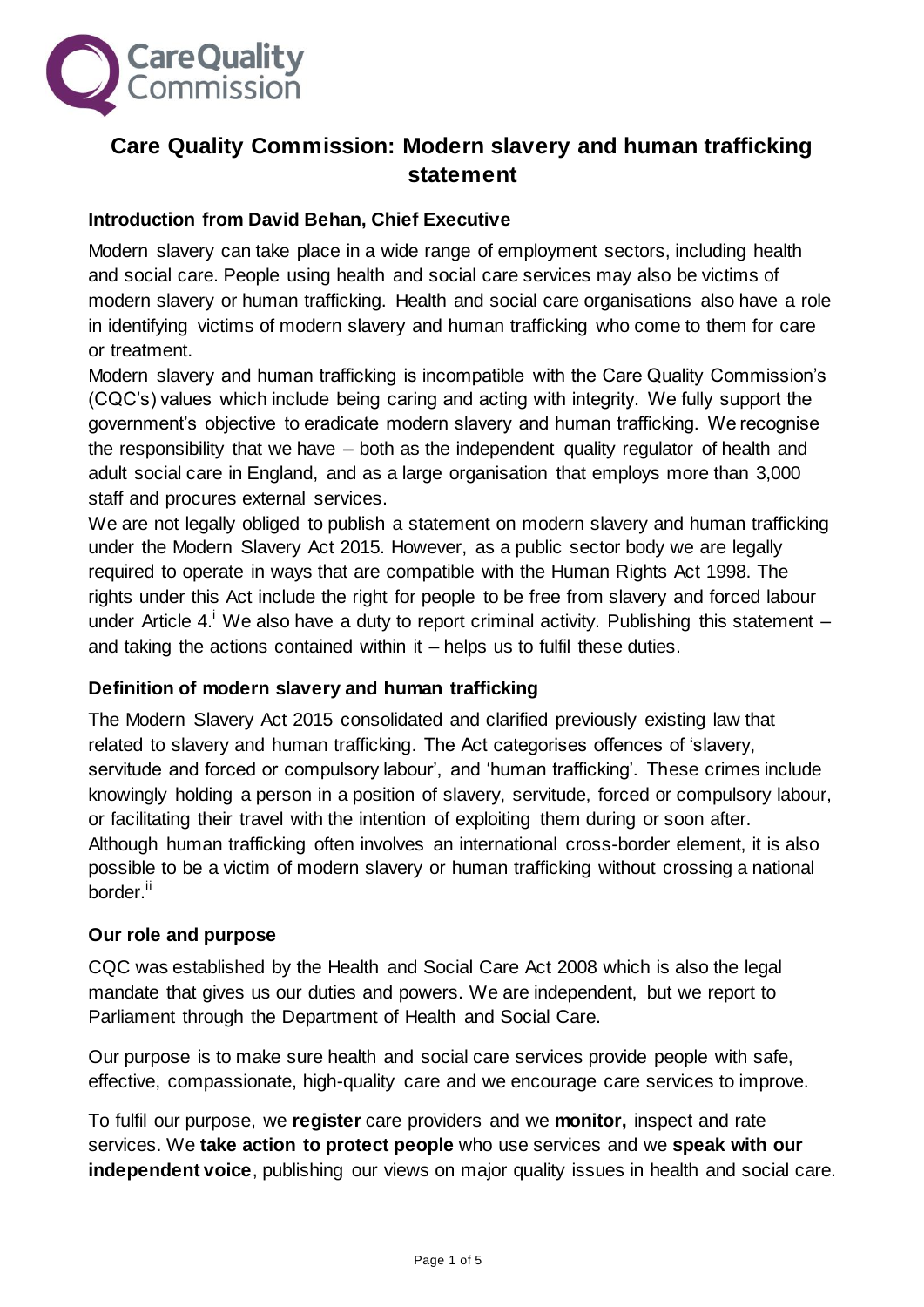We are governed by our Board of directors. Further information about our role, purpose and structure can be found on our website:<http://www.cqc.org.uk/about-us>

## **Why modern slavery and human trafficking is relevant to CQC**

- There is much evidence that victims of modern slavery and human trafficking are vulnerable to both poor physical and mental health.<sup>iii</sup>
- All health services have a significant role to play in supporting victims of modern slavery and human trafficking. As the regulator we have a role in checking that these services have systems and processes in place to identify abuse and safeguard people from harm. This responsibility extends to people who are enslaved or trafficked who should be afforded the same high-quality care as any other person, and be protected from abuse when necessary.
- In our regulatory role we may come across modern slavery operating within the services that we regulate or in other related services, such as recruitment agencies or contractors used by regulated services. We have a responsibility to protect these victims of modern slavery or human trafficking and to make sure that the crime of modern slavery or human trafficking is reported. We know that there is a strong link between services that support their staff well and high-quality careiv. Therefore in health and social care settings where staff are victims of modern slavery, it is more likely that there will be a lower quality of care quality. Our work to protect staff who are victims of modern slavery and to act in relation to concerns about services will therefore also help make sure that people receive high-quality care.
- As an organisation employing over 3,000 staff, with total annual funded costs in 2017/18 of £224.8 million, we have a responsibility to ensure our supply chains and business activities are free from ethical and labour standards abuses.

### **Procurement and our supply chain**

- When we procure goods and services we follow UK and EU legislation and UK Government policies. We also apply CQC's contract terms and conditions in respect of modern slavery and human trafficking. These are in line with government policy thresholds and are related to the value and type of goods, services and commodities required.
- Organisations are exempt from producing a modern slavery and human trafficking statement under the Modern Slavery Act 2015, if their financial turnover is under £36 million. While it is not a mandatory requirement, we encourage these exempt organisations to voluntarily produce a modern slavery and human trafficking statement and to submit this as part of their bids.
- Where we have added clauses about modern slavery and human trafficking to contracts, we monitor compliance with these clauses as part of our key performance indicators and contract management.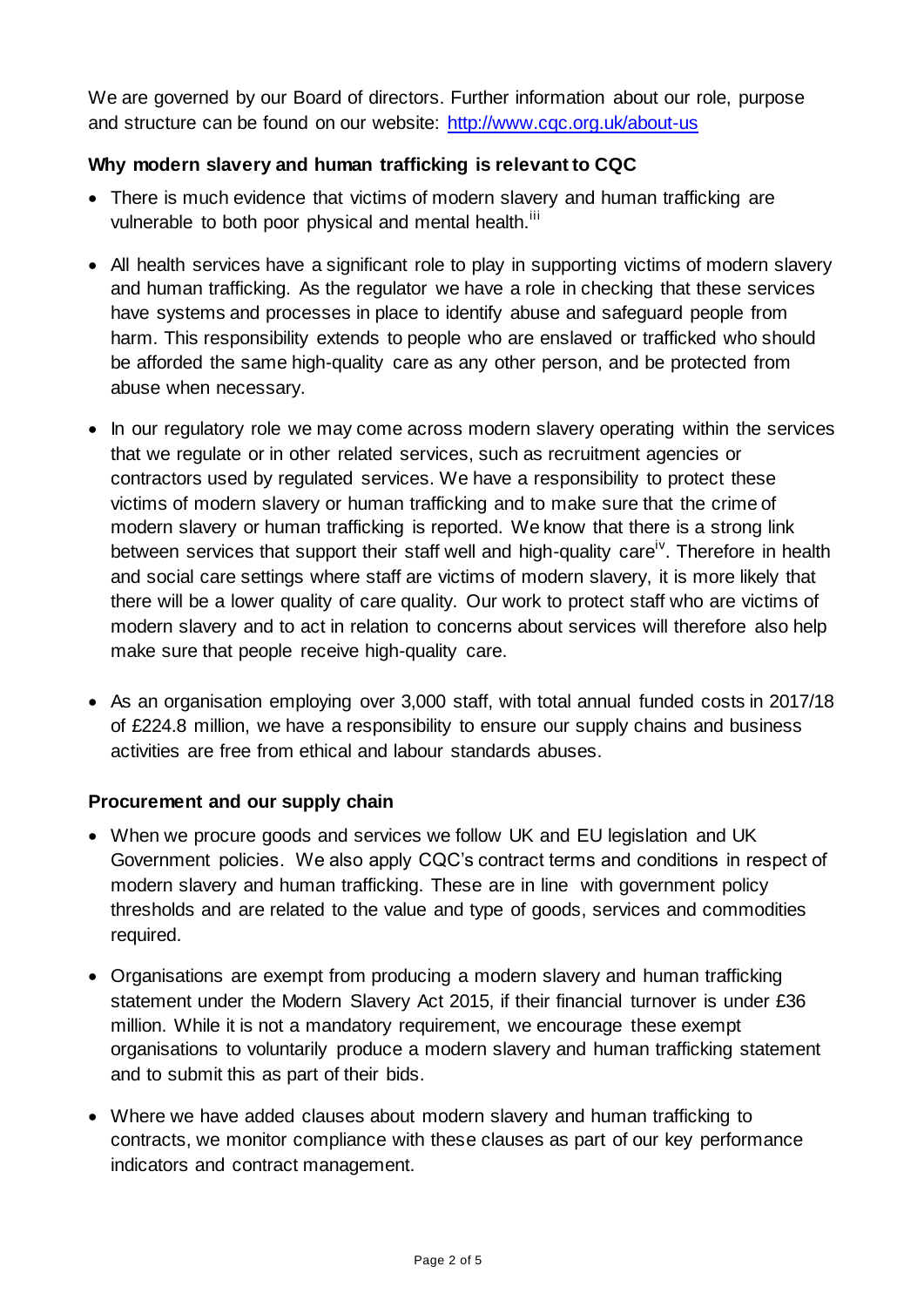- The prevention of modern slavery and human trafficking is included in CQC's commercial strategy which is reviewed regularly.
- All CQC's procurement staff are trained to apply good practice in the prevention of modern slavery and human trafficking and promotion of social value as key tests in the procurement process. Contract managers receive training on how to monitor compliance with our terms and conditions at the point of contract handover.
- We acknowledge that the best way to determine if a supplier and its supply chain are adhering to standards on preventing modern slavery and human trafficking is by rigorous, testing at the tendering stage and auditing of key suppliers where the legislation is at play.

### **Our people**

- We confirm the identities of all our new employees and their right to work in the UK. We also pay all our employees above the National Living Wage.
- Our flexible workforce office, which manages our use of sessional workers such as specialist advisors and 'bank' (temporary) inspectors, also undertakes recruitment checks of identity and employment records.
- All staff have access to a CQC e-learning programme that is designed to raise awareness of modern slavery and human trafficking. Our learning and development academy promotes this programme through a range of staff engagement routes.
- Our bullying and harassment policy, grievance policy and Speak Up policy support staff to raise concerns about poor working practices. Our work with recognised trades unions, along with our CQC staff network and equality networks also give staff ways of raising concerns. Our Freedom to Speak Up Guardian has established a network of Freedom to Speak Up ambassadors across CQC to signpost colleagues to options available to raise issues and to promote and encourage speaking up at CQC. We have a network of Dignity at Work Advisors to provide staff with support around issues of dignity and respect, alongside a range of occupational health services including a confidential employee assistance programme.

#### **Our regulatory work**

We have started to strengthen our approach to modern slavery and human trafficking across all aspects of our regulatory work and this will continue throughout 2018/19 and 2019/20.

- During 2018/19 we will produce a guide for our National Customer Service Centre staff so that they understand the signs of modern slavery and human trafficking, their role and what to do if a concern is raised.
- We have started to undertake work to support our inspection staff around modern slavery and human trafficking, in particular:
	- We have updated our safeguarding handbook for inspectors to include information about protecting victims of modern slavery and human trafficking.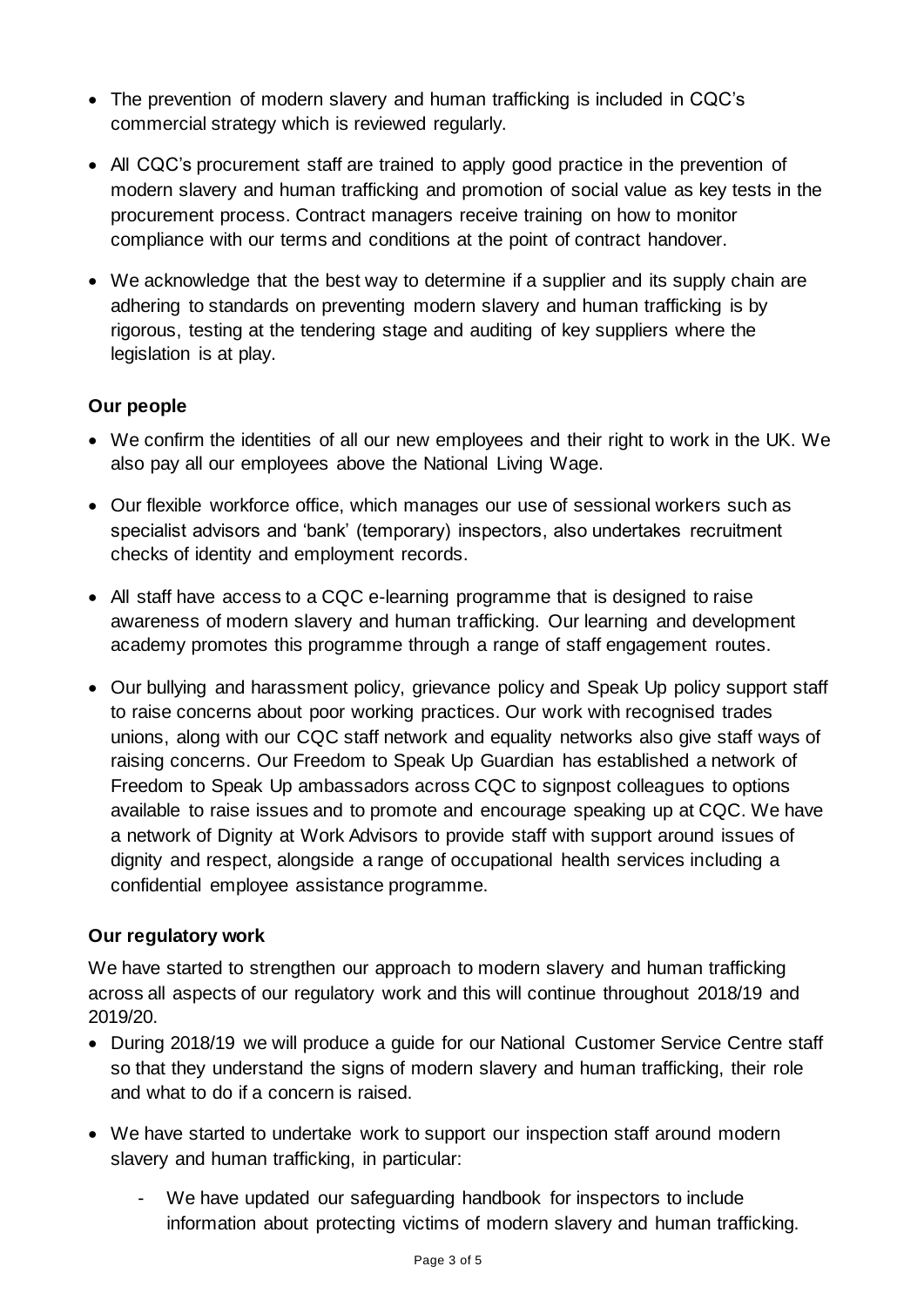The next version of the handbook will be published by the end of 2018/19 and will include how, through our regulatory work, we should check whether health services are protecting modern slavery and human trafficking using their services and providing high-quality care to victims. Our approach to these checks will be dependent on our assessment of the risks within a service.

- We are working with the Independent Anti-Slavery Commissioner to produce a brief guide to modern slavery and human trafficking for inspection staff. This will focus on modern slavery operating within the health and social care sector. This will publish later in 2018/19. In addition to the signs of modern slavery and human trafficking, it will cover how CQC staff should respond if they have concerns that modern slavery or human trafficking may be taking place in a health or social care setting. The guide will include protocols for obtaining advice, support and for reporting concerns.
- Our safeguarding champions and equality and human rights leads help to promote our role in combatting modern slavery and human trafficking to inspection teams. We will assess whether inspectors need additional learning and support based on feedback from inspectors.
- Where we have concerns that modern slavery or human trafficking may be taking place in a health or social care setting, we will refer any known victims through our established safeguarding referral routes. These victims could be staff working in a service or people using a service. We will refer modern slavery or human trafficking safeguarding concerns to agencies that are first responders under the National Referral Mechanism for victims of human trafficking or modern slavery.
- In addition, when we come across any organisation where we have concerns that they are engaged in modern slavery, we will share our concerns with agencies that have the remit to investigate and take enforcement action under the Modern Slavery Act 2015. We will do this through existing protocols that we have already established. This referral route will be included in our brief guide to inspectors.
- The use of modern slavery might result in breaches of the regulations that we enforce. We will respond to these breaches in line with our enforcement policy.  $\theta$  We may then take enforcement action that could include changes or cancellation of a registered person's registration. Action to address modern slavery within a registered provider might also have an impact on the people using their services, for example if many staff in an adult social care service are victims of slavery. In these cases, we will work closely with other agencies to coordinate enforcement action and responses through agreed protocols to protect people using services.
- Our national advisor for safeguarding provides specialist support to any CQC staff members who have concerns about victims of modern slavery or human trafficking. Our national enforcement team provides advice to inspection staff on referring organisations where we have concerns that modern slavery may be operating to other agencies with the remit to investigate and take action under the Modern Slavery Act 2015. These teams work closely together on these cases.

#### **Working with others**